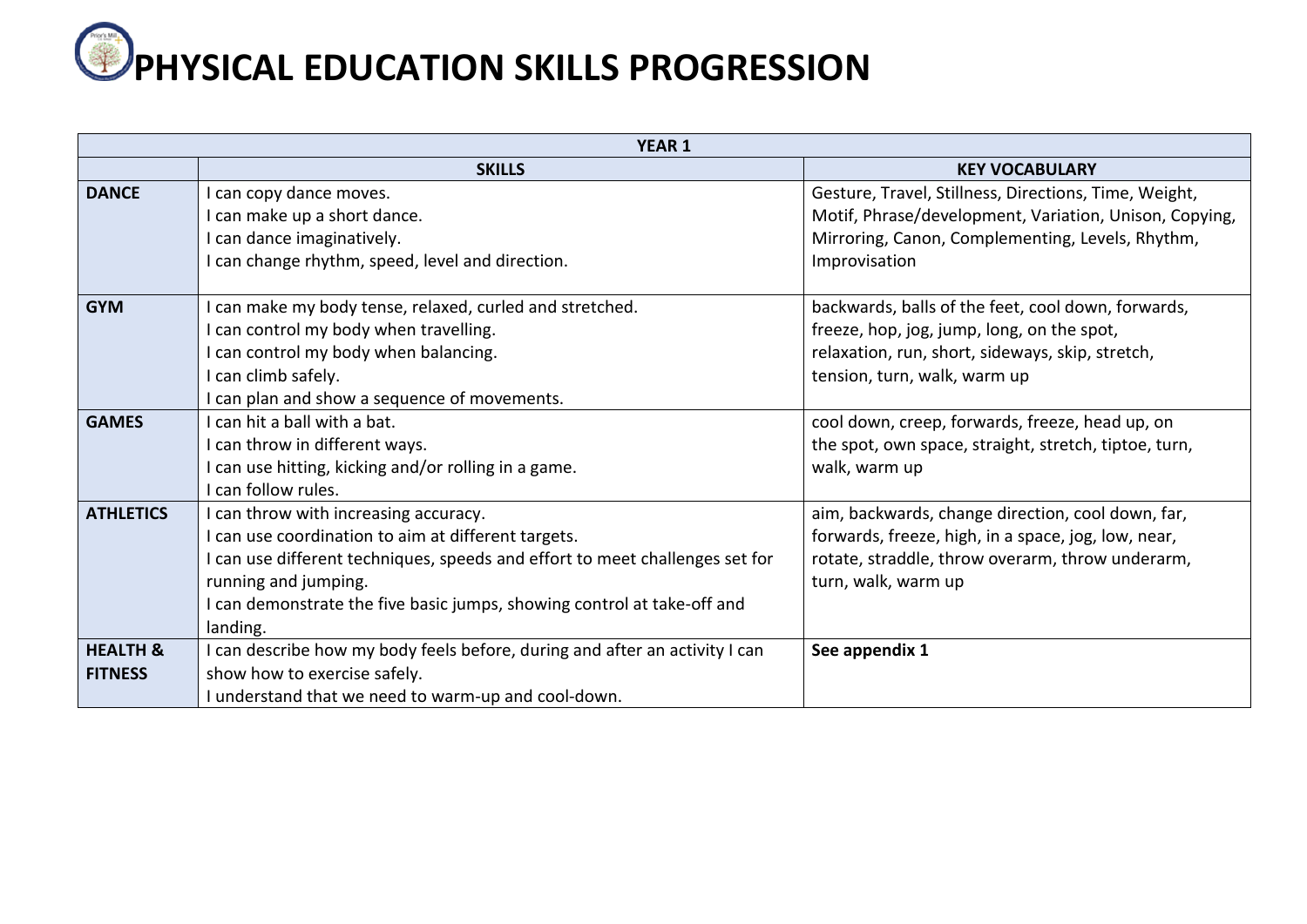| <b>YEAR 2</b>       |                                                                                |                                                        |
|---------------------|--------------------------------------------------------------------------------|--------------------------------------------------------|
|                     | <b>SKILLS</b>                                                                  | <b>KEY VOCABULARY</b>                                  |
| <b>DANCE</b>        | I can change rhythm, speed, level and direction.                               | Gesture, Travel, Stillness, Directions, Time, Weight,  |
|                     | can dance with control and co-ordination.                                      | Motif, Phrase/development, Variation, Unison, Copying, |
|                     | I can make a sequence by linking sections together.                            | Mirroring, Canon, Complementing, Levels, Rhythm,       |
|                     | I can link some movement to show a mood or feeling.                            | Improvisation                                          |
| <b>GYM</b>          | I can use contrast in my sequences.                                            | apparatus, backwards, balls of the feet, cool down,    |
|                     | My movements are controlled.                                                   | forwards, freeze, hop, jog on the spot, jump,          |
|                     | I can think of more than one way to create a sequence which follows a set of   | long, relaxation, run, short, sideways, skip, space,   |
|                     | 'rules'.                                                                       | straight, stretch, tension, turn, walk, warm up        |
|                     | I can work on my own and with a partner to create a sequence.                  |                                                        |
| <b>GAMES</b>        | I can stay in a 'zone' during a game.                                          | cool down, creep, forwards, freeze, head up, on        |
|                     | I can decide where the best place to be is during a game. I can use one tactic | the spot, own space, straight, stretch, tiptoe, turn,  |
|                     | in a game.                                                                     | walk, warm up                                          |
|                     | I can follow rules.                                                            |                                                        |
| <b>ATHLETICS</b>    | I can use different throws with increasing accuracy.                           | aim, backwards, change direction, cool down, far,      |
|                     | I can use coordination to aim at different targets at varied distances.        | forwards, freeze, high, in a space, jog, low, near,    |
|                     | I can use different techniques, speeds and effort to meet challenges set for   | rotate, straddle, throw overarm, throw underarm,       |
|                     | running and jumping.                                                           | turn, walk, warm up                                    |
|                     | I can demonstrate a range of jumps, showing control at take-off and landing.   |                                                        |
|                     | I can explain what is successful and what they have to                         |                                                        |
|                     | do to perform better.                                                          |                                                        |
| <b>HEALTH &amp;</b> | I can show how to exercise safely.                                             | See appendix 1                                         |
| <b>FITNESS</b>      | can describe how my body feels during different activities.                    |                                                        |
|                     | I can explain what my body needs to keep healthy.                              |                                                        |
|                     | I understand that we need to warm-up and cool-down.                            |                                                        |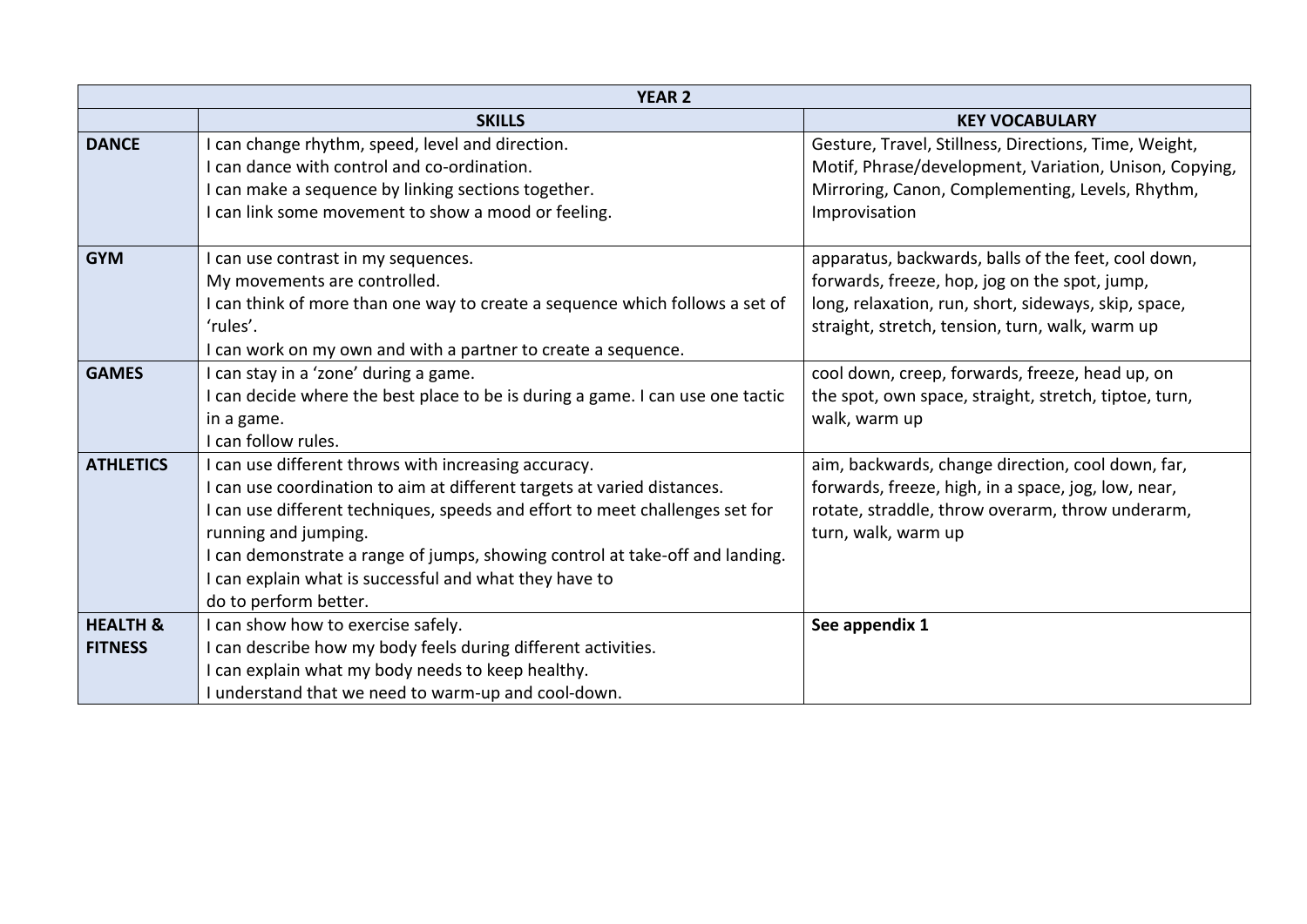| <b>YEAR 3</b>       |                                                                                |                                                          |  |
|---------------------|--------------------------------------------------------------------------------|----------------------------------------------------------|--|
|                     | <b>SKILLS</b>                                                                  | <b>KEY VOCABULARY</b>                                    |  |
| <b>DANCE</b>        | I can improvise freely.                                                        | Gesture, Travel, Stillness, Directions, Time, Weight,    |  |
|                     | I can share with a partner.                                                    | Motif, Phrase/development, Variation, Unison, Copying,   |  |
|                     | I can repeat phrases in a dance.                                               | Mirroring, Canon, Complementing, Levels, Rhythm,         |  |
|                     | I can use dance to communicate an idea.                                        | Improvisation                                            |  |
|                     | I can take the lead when working with a partner or group. I can make sure my   |                                                          |  |
|                     | dance moves are clear and fluent.                                              |                                                          |  |
| <b>GYM</b>          | I can use my own ideas for movement.                                           | body shapes, combinations, contrasting, flow,            |  |
|                     | I can explain how strength affects movements.                                  | mirroring, sequence, body tension, flow, levels, link,   |  |
|                     | I can compare gymnastic sequences, commenting on similarities and              | partner balance,                                         |  |
|                     | differences.                                                                   | sequence, shape, stretch                                 |  |
|                     | I can adapt sequences to suit different types of apparatus and their partner's |                                                          |  |
|                     | ability.                                                                       |                                                          |  |
|                     | I can work in a controlled way.                                                |                                                          |  |
|                     | I can work with a partner to create, repeat and improve a sequence with at     |                                                          |  |
|                     | least three phases.                                                            |                                                          |  |
| <b>GAMES</b>        | I can throw and catch with control.                                            | accuracy, catch, keep count, partner, run, space,        |  |
|                     | I know the rules to keep games going.                                          | team, throw, travel, underarm, dribble, jog, keep        |  |
|                     | I am aware of space and use it to support teammates and cause problems for     | control, keep possession, make/use space, score points,  |  |
|                     | the opposition.                                                                | rules                                                    |  |
|                     | I can catch with one hand.                                                     |                                                          |  |
|                     | I can they throw and catch accurately.                                         |                                                          |  |
|                     | I can move to find a space when they are not in possession during a game.      |                                                          |  |
| <b>ATHLETICS</b>    | I can run at fast, medium and slow speeds.                                     | aim, backwards, change direction, cool down, far,        |  |
|                     | I can make up and repeat a short sequence.                                     | forwards, freeze, high, in a space, jog, low, near,      |  |
|                     | I can take part in a relay activity.                                           | rotate, straddle, throw overarm, throw underarm,         |  |
|                     | I can link running and jumping activities with some fluency, control and       | turn, walk, warm up, fast, jog, lunge, pace, relay, run, |  |
|                     | consistency.                                                                   | slow, speed,                                             |  |
|                     | I can throw a variety of objects, changing my action for accuracy and          | sprint, stride                                           |  |
|                     | distance.                                                                      |                                                          |  |
|                     | I can run over a long distance.                                                |                                                          |  |
| <b>HEALTH &amp;</b> | I can identify some muscle groups used in gymnastic activities.                | See appendix 1                                           |  |
| <b>FITNESS</b>      | I can explain why warming up is important.                                     |                                                          |  |
|                     | I can explain why it is important to warm-up and cool-down.                    |                                                          |  |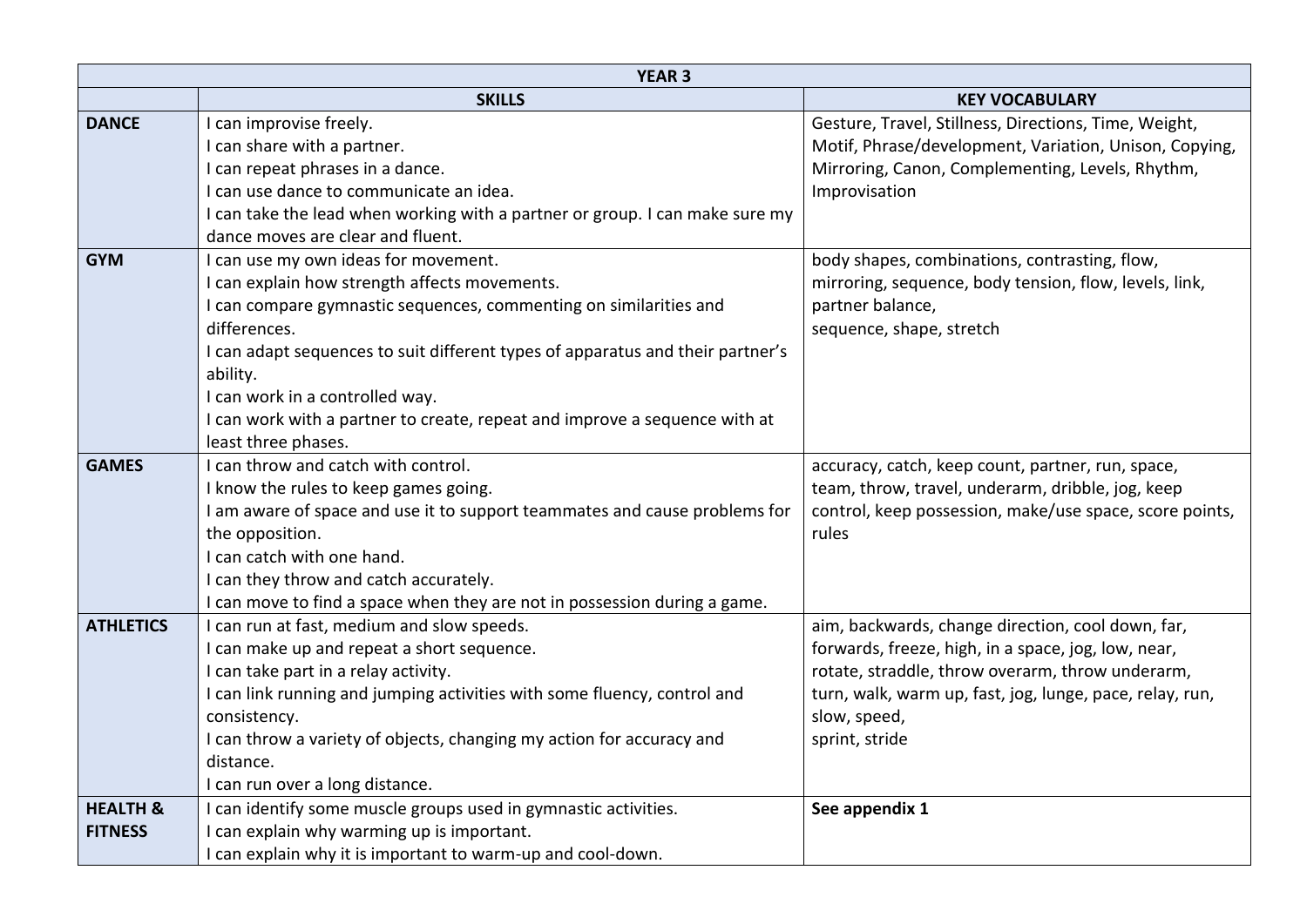| <b>YEAR 4</b>       |                                                                              |                                                          |
|---------------------|------------------------------------------------------------------------------|----------------------------------------------------------|
|                     | <b>SKILLS</b>                                                                | <b>KEY VOCABULARY</b>                                    |
| <b>DANCE</b>        | I can improvise freely, gathering ideas from a stimulus.                     | Gesture, Travel, Stillness, Directions, Time, Weight,    |
|                     | I can share and create phrases with a partner.                               | Motif, Phrase/development, Variation, Unison, Copying,   |
|                     | I can repeat and remember these phrases in a dance.                          | Mirroring, Canon, Complementing, Levels, Rhythm,         |
|                     | I can work on my movements and refine them.                                  | Improvisation                                            |
|                     | I can compose my own dances in a creative and imaginative way.               |                                                          |
|                     | My movements are controlled.                                                 |                                                          |
| <b>GYM</b>          | I can use a greater number of my own ideas for movement. I can explain how   | body shapes, combinations, contrasting, flow,            |
|                     | strength and suppleness affect movements.                                    | mirroring, sequence, body tension, flow, levels, link,   |
|                     | I can compare and contrast gymnastic sequences, commenting on similarities   | partner balance,                                         |
|                     | and differences.                                                             | sequence, shape, stretch                                 |
|                     | I can include change of speed.                                               |                                                          |
|                     | I can include change of direction.                                           |                                                          |
|                     | I can include a range of shapes.                                             |                                                          |
|                     | I can follow a set of 'rules' to produce a sequence.                         |                                                          |
|                     | I can combine action, balance and shape.                                     |                                                          |
| <b>GAMES</b>        | can throw and catch with control when under limited pressure.                | accuracy, body in line, catch, cupped hands, relay,      |
|                     | I know and use rules fairly to keep games going.                             | throw, underarm, bounce, catch, making it difficult for  |
|                     | can keep possession with some success when using equipment.                  | the                                                      |
|                     | I can hit a ball accurately and with control.                                | opponent, scoring points, tactics, target, throw,        |
|                     | I can keep possession of the ball.                                           | underarm.                                                |
|                     | I can vary tactics and adapt skills according to what is happening.          |                                                          |
|                     | I can choose the best tactics for attacking and defending.                   |                                                          |
| <b>ATHLETICS</b>    | I can run at fast, medium and slow speeds, changing speed. I can make up and | aim, backwards, change direction, cool down, far,        |
|                     | short<br>of<br>repeat<br>sequence<br>jumps.<br>a                             | forwards, freeze, high, in a space, jog, low, near,      |
|                     | can take part in a relay activity, remembering when to run.                  | rotate, straddle, throw overarm, throw underarm,         |
|                     | I can sprint over a short distance.                                          | turn, walk, warm up, fast, jog, lunge, pace, relay, run, |
|                     | I can throw in different ways.                                               | slow, speed,                                             |
|                     | I can hit a target.                                                          | sprint, stride                                           |
|                     | I can jump in different ways.                                                |                                                          |
|                     | I can combine running and jumping.                                           |                                                          |
| <b>HEALTH &amp;</b> | I can explain why warming up is important.                                   | See appendix 1                                           |
| <b>FITNESS</b>      | I can explain why keeping fit is good for my health.                         |                                                          |
|                     | I can explain what effect exercise has on my body.                           |                                                          |
|                     | I can explain why it is important to warm-up and cool-down.                  |                                                          |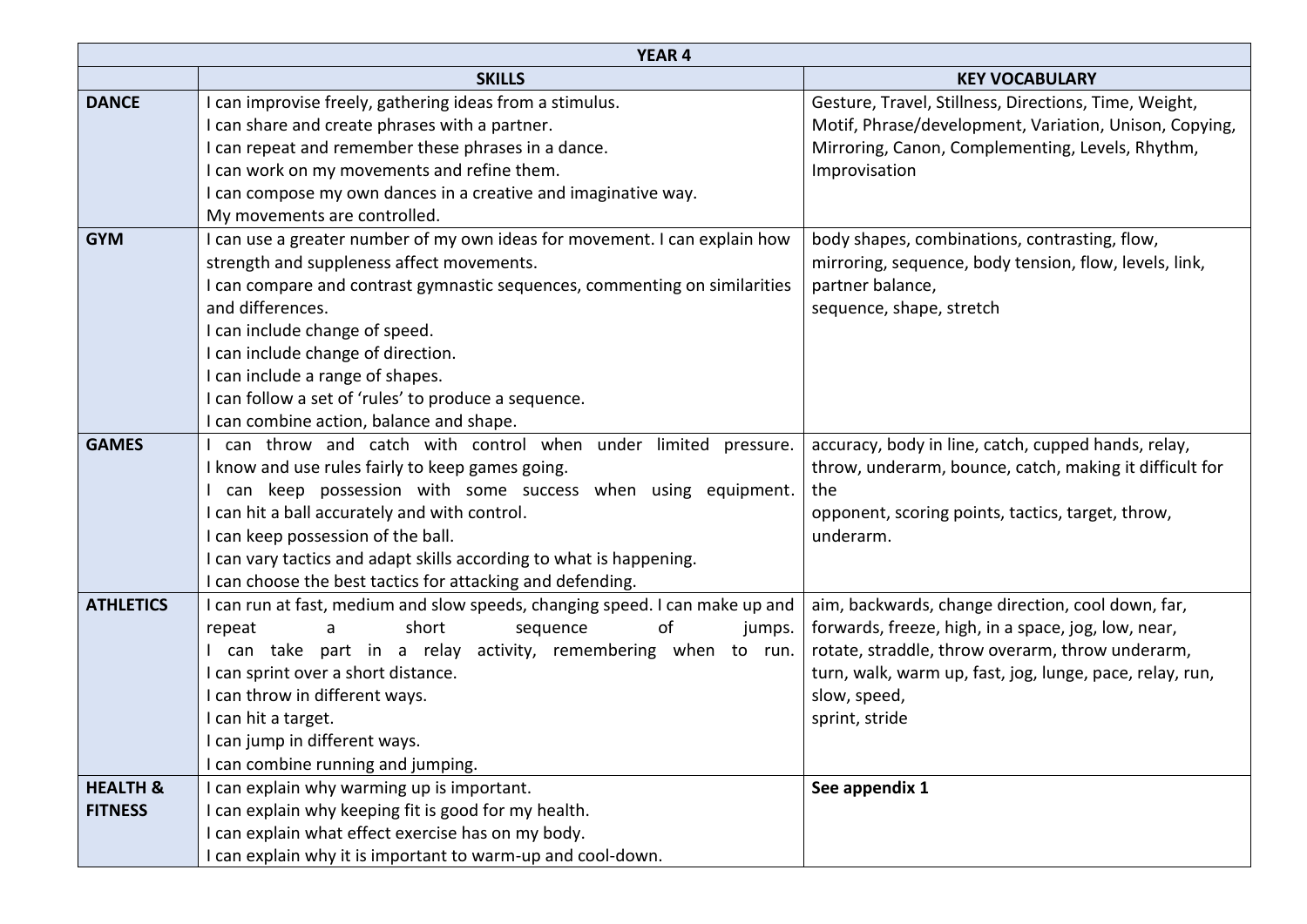| <b>YEAR 5</b>       |                                                                                   |                                                              |
|---------------------|-----------------------------------------------------------------------------------|--------------------------------------------------------------|
|                     | <b>SKILLS</b>                                                                     | <b>KEY VOCABULARY</b>                                        |
| <b>DANCE</b>        | I can improvise freely, translating ideas from a stimulus into movement.          | Gesture, Travel, Stillness, Directions, Time, Weight, Motif, |
|                     | I can share and create phrases with a partner and in small groups.                | Phrase/development, Variation, Unison, Copying, Mirroring,   |
|                     | I can repeat, remember and perform these phrases in a dance.                      | Canon, Complementing, Levels, Rhythm, Improvisation          |
|                     | I can perform to an accompaniment, expressively and sensitively.                  |                                                              |
|                     | My movements are controlled.                                                      |                                                              |
|                     | My dance shows clarity, fluency, accuracy and consistency.                        |                                                              |
| <b>GYM</b>          | I can use a greater number of my own ideas for movement in response to a task.    | body tension, health, linking movements, partner             |
|                     | I can explain how strength and suppleness affect performances.                    | balance, sequence, shape, stretch, body tension, control,    |
|                     | I can compare and contrast gymnastic sequences, commenting on similarities and    | health, linking movements, partner balance, sequence, shape, |
|                     | differences.                                                                      | stretch                                                      |
|                     | I can make complex or extended sequences.                                         |                                                              |
|                     | I can perform consistently to different audiences.                                |                                                              |
|                     | My movements are accurate, clear and consistent.                                  |                                                              |
| <b>GAMES</b>        | I can throw and catch with control when under pressure.                           | changing direction, close control, drag back,                |
|                     | I know and use rules fairly to keep games going.                                  | dribbling, exercise, football, skill, stop turn,             |
|                     | I can keep possession with some success when using equipment that is not used for | technique, accuracy, body in line, catching, cupped hands,   |
|                     | throwing and catching skills.                                                     | throwing, underarm, court, defending, hitting, making it     |
|                     | I can gain possession by working as a team.                                       | difficult for                                                |
|                     | I can pass in different ways.                                                     | the opponent, net, racket, scoring points, tactics,          |
|                     | I can use forehand and backhand with a racquet.                                   | target, underarm                                             |
|                     | I can field. I can use a number of techniques to pass, dribble and shoot.         |                                                              |
| <b>SWIMMING</b>     | I can run at fast, medium and slow speeds, changing speed and direction.          | fast, jog, lunge, pace, relay, run, slow, speed,             |
|                     | I can make up and repeat a short sequence of linked jumps.                        | sprint, stride                                               |
|                     | I can take part in a relay activity, remembering when to run and what to do.      |                                                              |
|                     | I am controlled when taking off and landing in a jump.                            |                                                              |
|                     | I can throw with accuracy.                                                        |                                                              |
|                     | I can follow specific rules.                                                      |                                                              |
| <b>ATHLETICS</b>    | I can swim between 25 and 50metres unaided.                                       | back crawl, float, flutter kick, glide, long body            |
|                     | I can keep swimming for 30 to 45 seconds, using swimming aids and support I can   | shape, pull, push, reach                                     |
|                     | use a variety of basic arm and leg actions when on my front and on my back.       |                                                              |
|                     | I can swim on the surface and lower myself under water.                           |                                                              |
|                     | I can take part in group problem-solving activities on personal survival.         |                                                              |
|                     | I can recognise how my body reacts and feels when swimming.                       |                                                              |
|                     | I can recognise and concentrate on what I need to improve.                        |                                                              |
| <b>HEALTH &amp;</b> | I can explain some important safety principles when preparing for exercise.       | See appendix 1                                               |
| <b>FITNESS</b>      | I can explain why exercise is important.                                          |                                                              |
|                     | I can choose appropriate warm ups and cool downs.                                 |                                                              |
|                     | I can explain why it is important to warm-up and cool-down.                       |                                                              |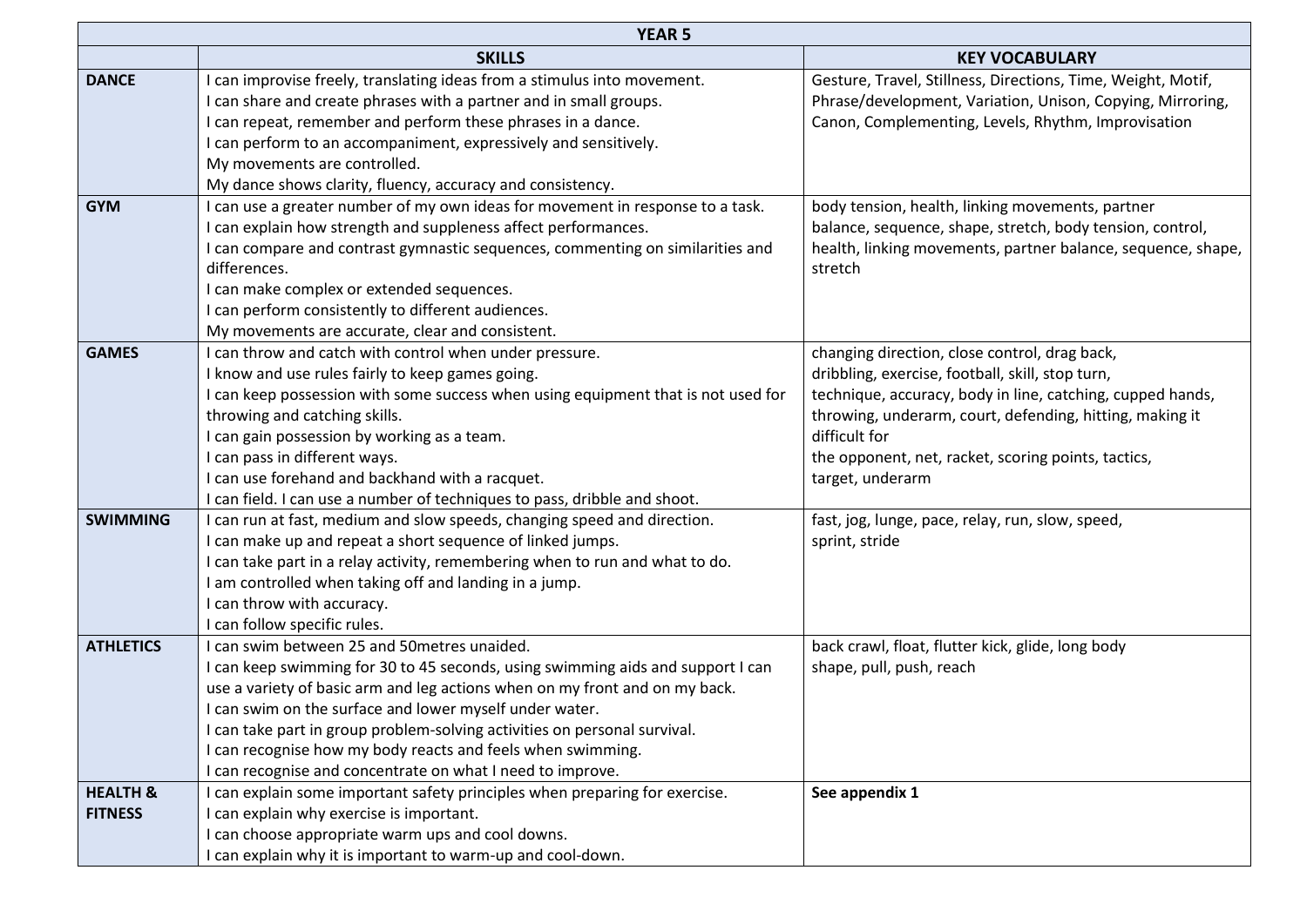| YEAR <sub>6</sub>   |                                                                                 |                                                          |
|---------------------|---------------------------------------------------------------------------------|----------------------------------------------------------|
|                     | <b>SKILLS</b>                                                                   | <b>KEY VOCABULARY</b>                                    |
| <b>DANCE</b>        | I can improvise freely, translating ideas from a stimulus into movement.        | Gesture, Travel, Stillness, Directions, Time, Weight,    |
|                     | I can share and create phrases with a partner and in small groups.              | Motif, Phrase/development, Variation, Unison, Copying,   |
|                     | I can repeat, remember and perform these phrases in a dance.                    | Mirroring, Canon, Complementing, Levels, Rhythm,         |
|                     | I can evaluate my own and other's performances constructively.                  | Improvisation                                            |
|                     | I can develop imaginative dances in a specific style.                           |                                                          |
|                     | I can choose my own music, style and dance.                                     |                                                          |
| <b>GYM</b>          | I can use a greater number of my own ideas for movement in response to a        | body tension, health, linking movements, partner         |
|                     | task.                                                                           | balance, sequence, shape, stretch, body tension,         |
|                     | I can explain how strength and suppleness affect performances.                  | control, health, linking movements, partner balance,     |
|                     | I can compare and contrast gymnastic sequences, commenting on similarities      | sequence, shape, stretch                                 |
|                     | and differences.                                                                |                                                          |
|                     | I can my own and other's performances constructively.                           |                                                          |
|                     | I can combine my own work with that of others.                                  |                                                          |
|                     | I can link my sequences to specific timings.                                    |                                                          |
| <b>GAMES</b>        | I can throw and catch with control when under pressure.                         | changing direction, close control, drag back,            |
|                     | I know and use rules fairly to keep games going.                                | dribbling, exercise, football, skill, stop turn,         |
|                     | I can keep possession with some success when using equipment that is not        | technique, accuracy, body in line, catching, cupped      |
|                     | used for throwing and catching skills. I can take a leading role within a game. | hands,                                                   |
|                     | I can explain complicated rules.                                                | throwing, underarm, court, defending, hitting, making it |
|                     | I can make a team plan and communicate it to others.                            | difficult for                                            |
|                     | I can lead others in a game situation.                                          | the opponent, net, racket, scoring points, tactics,      |
|                     |                                                                                 | target, underarm                                         |
| <b>ATHLETICS</b>    | I can run at fast, medium and slow speeds, changing speed and direction.        | fast, jog, lunge, pace, relay, run, slow, speed,         |
|                     | I can make up and repeat a short sequence of linked jumps.                      | sprint, stride                                           |
|                     | I can take part in a relay activity, remembering when to run and what to do.    |                                                          |
|                     | I can demonstrate the 6 Spirits of the Games.                                   |                                                          |
|                     | I can demonstrate stamina.                                                      |                                                          |
|                     | I can use my skills in different situations.                                    |                                                          |
| <b>HEALTH &amp;</b> | I can explain how the body reacts to different kinds of exercise.               | See appendix 1                                           |
| <b>FITNESS</b>      | I can explain why we need regular and safe exercise.                            |                                                          |
|                     | I can explain why it is important to warm-up and cool-down.                     |                                                          |

All schools must provide swimming instruction either in Key Stage 1 or Key Stage 2. In particular, pupils should be taught to: swim competently, confidently and proficiently over a distance of at least 25 metres, use a range of strokes effectively such as front crawl, backstroke and breaststroke, perform safe self-rescue in different water-based situations.